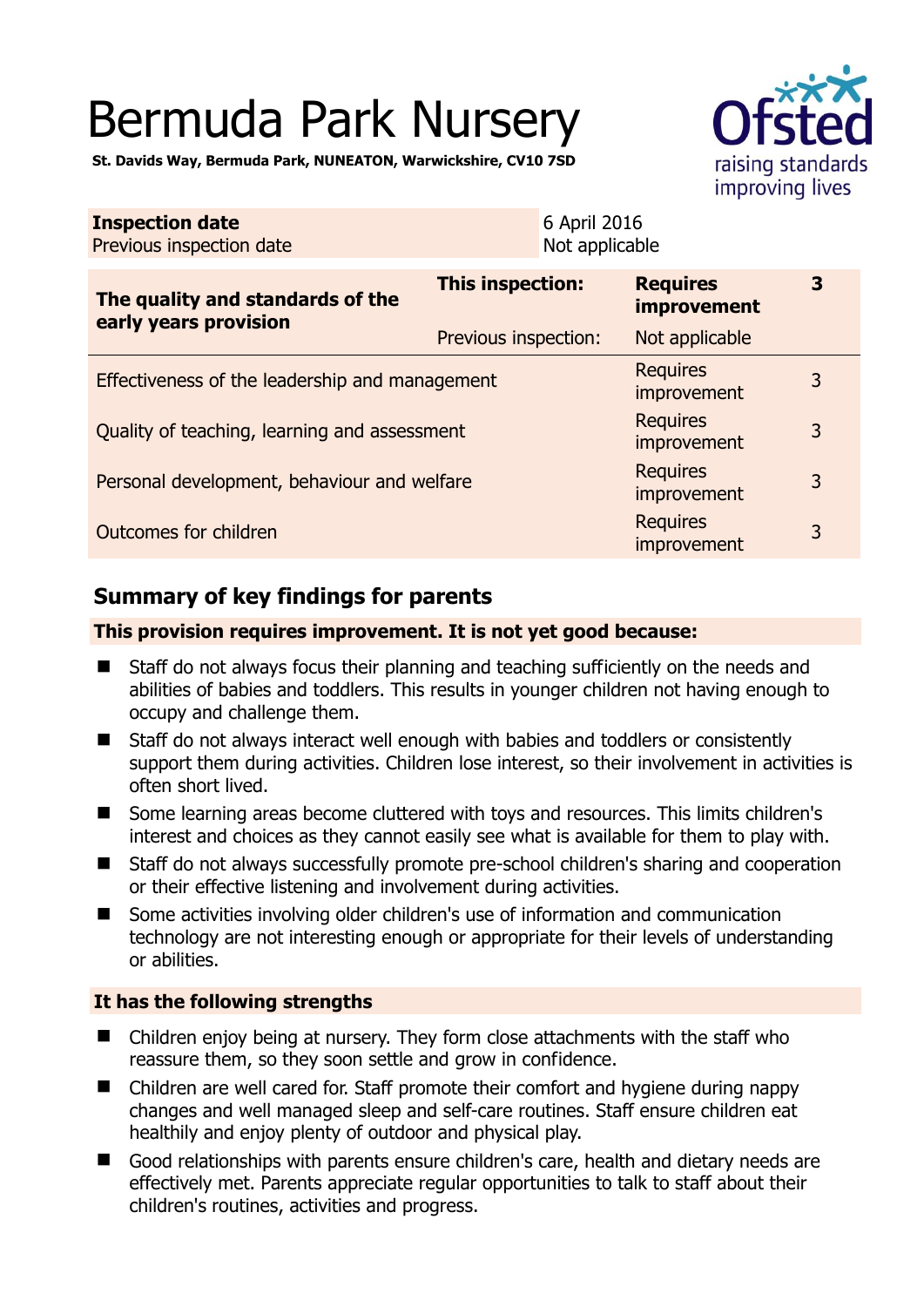# **What the setting needs to do to improve further**

needs and interests and encourage their purposeful play.

## **To meet the requirements of the Early Years Foundation Stage the provider must:**

|                |                                                                                                                                                                                                                           | <b>Due Date</b> |
|----------------|---------------------------------------------------------------------------------------------------------------------------------------------------------------------------------------------------------------------------|-----------------|
| $\blacksquare$ | improve planning and teaching for children aged under two years,<br>in order to take account of each child's learning needs, interests<br>and abilities and to offer each child a challenging and enjoyable<br>experience | 05/05/2016      |
|                | improve staff's interactions and support for children aged under<br>two years to ensure they respond effectively to children's emerging                                                                                   | 05/05/2016      |

## **To further improve the quality of the early years provision the provider should:**

- explore additional ways to help older children to negotiate and amicably solve problems and to improve their listening skills and involvement during group activities
- **I** improve opportunities for babies and toddlers to select toys and resources and to sustain their interest and involvement in a broad range of activities
- provide more relevant and age-appropriate ways to develop pre-school children's understanding and use of information and communication technology.

## **Inspection activities**

- The inspector observed the quality of teaching during activities indoors and outdoors and assessed the impact this has on children's learning.
- The inspector completed joint observations of several activities with the provider who is also the manager.
- The inspector held a meeting with the nursery provider and deputy manager and spoke to staff and children during the inspection.
- The inspector looked at documentation, including the nursery's self-evaluation form, evidence of the suitability of staff and records relating to children's care, health, safety, learning and development.
- The inspector spoke to parents during the inspection and took account of their views.

# **Inspector**

Rachel Wyatt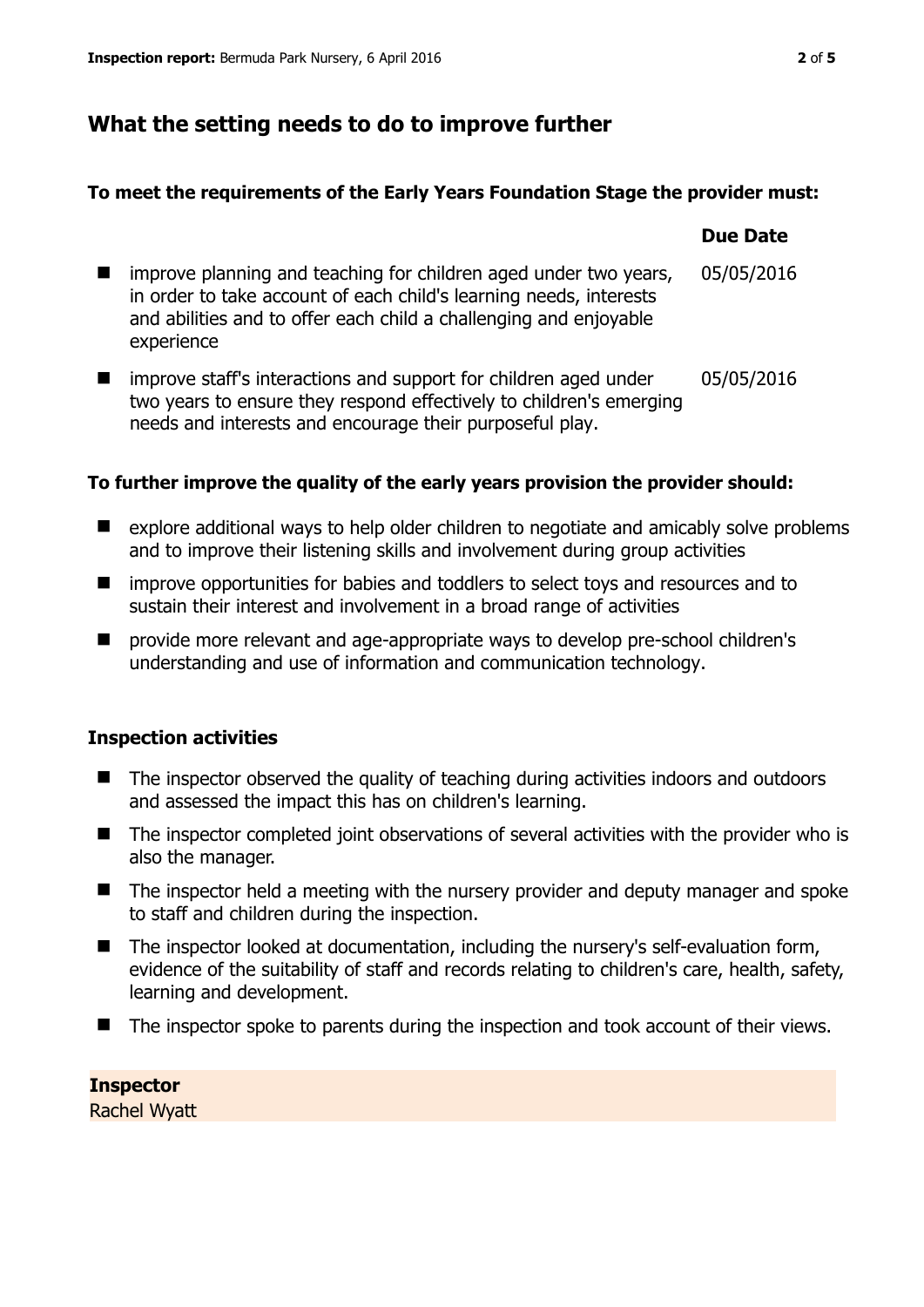## **Inspection findings**

## **Effectiveness of the leadership and management requires improvement**

The provider's recruitment, induction and staff development procedures ensure staff are suitable, well qualified and complete relevant training. Staff have regular opportunities to review their performance and work with children and to discuss good practice issues. They follow health, safety and safeguarding procedures effectively to promote children's wellbeing. However, the quality of teaching is variable and requires improvement because staff do not always successfully focus on children's abilities and future learning needs. Arrangements for safeguarding are effective. The provider and staff have a sound understanding of abuse, neglect and other risks to children. They complete safeguarding training and know what action to take if they have concerns about a child. The provider and staff carefully monitor children's welfare and work professionally with other agencies and families to protect vulnerable children.

## **Quality of teaching, learning and assessment requires improvement**

Staff promptly assess children's starting points and ongoing progress. They identify suitable next steps for children. However, these are not always reflected in planning and teaching, especially for babies and toddlers. Staff working with younger children are sometimes distracted by other duties or do not interact well with them. This means staff do not consistently promote younger children's purposeful learning or extend their listening, attention and concentration. Some activities for older children, such as their use of the computer, are mundane or too difficult. Children often imaginatively explore and build using different media and materials. Two-year-old children balance on structures made from large-scale construction toys. Staff and children also make ramps and eagerly discuss the numbers, features and speed of the toy vehicles as they roll them down.

#### **Personal development, behaviour and welfare require improvement**

Most areas of the nursery are well equipped and inviting. Sometimes, babies' and toddlers' choices and active involvement in activities are restricted when play areas become untidy. Most children behave well. They play together and respond to staff's requests. Children enjoy each other's company during relaxed snack and mealtimes. However, staff do not always encourage pre-school children to cooperate, share resources and listen attentively. Staff ensure children are supervised and looked after in safe, secure surroundings. Staff use risk assessments to monitor safety. The provider reviews these, for instance, after accidents and makes other changes to minimise hazards or to improve record keeping. Staff give children prompt treatment if they become unwell or are injured and keep parents fully informed about their child's condition.

## **Outcomes for children require improvement**

Most children develop as expected but in some instances, their progress is not good enough because of weaknesses in planning and teaching. Children do gain the skills needed for school. This includes disabled children and those with special educational needs and children who speak English as an additional language. Children are confident, independent and increasingly use expressive language.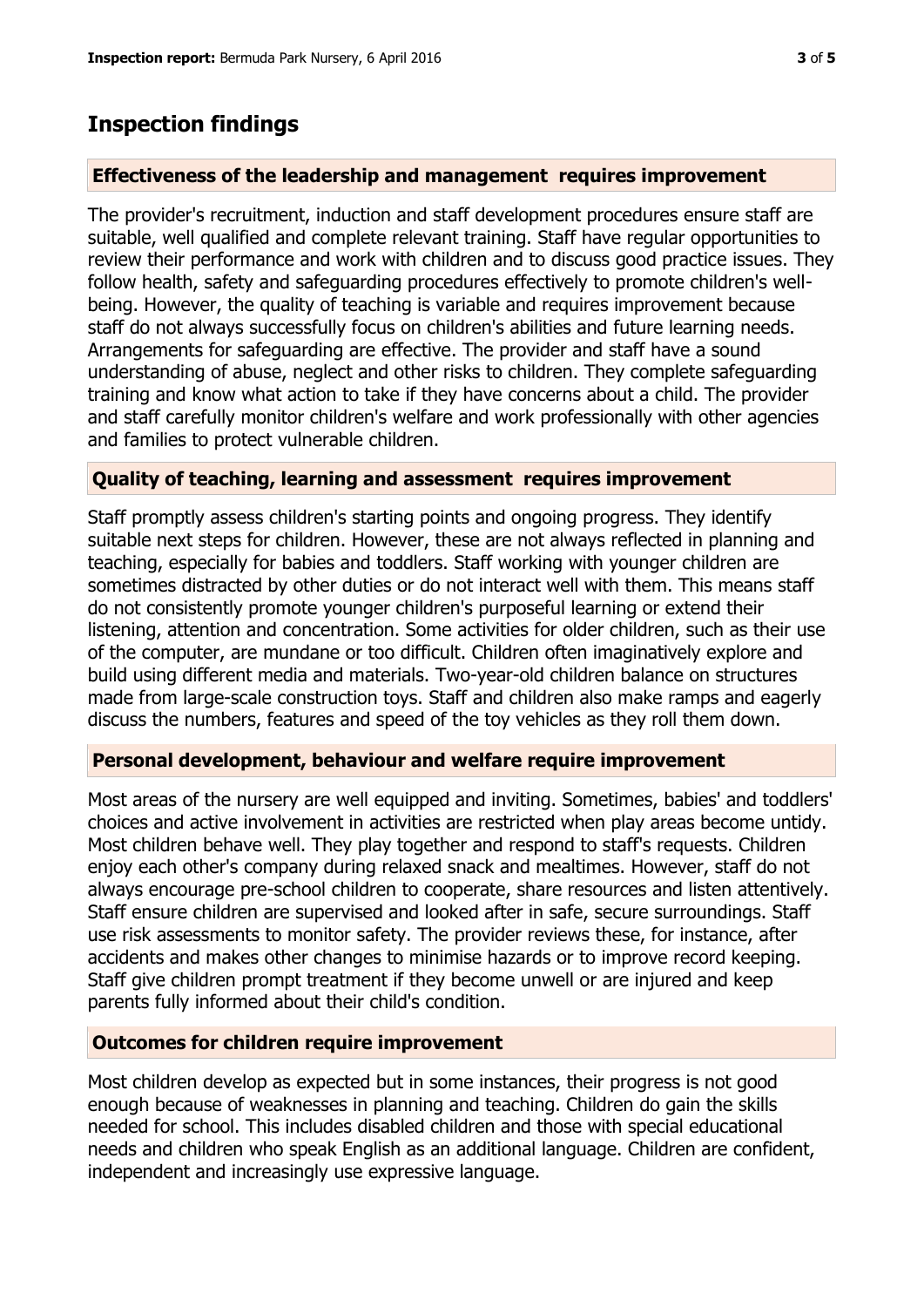## **Setting details**

| Unique reference number       | EY478257                            |
|-------------------------------|-------------------------------------|
| <b>Local authority</b>        | Warwickshire                        |
| <b>Inspection number</b>      | 1044850                             |
| <b>Type of provision</b>      | Full-time provision                 |
| Day care type                 | Childcare - Non-Domestic            |
| <b>Registers</b>              | Early Years Register                |
| <b>Age range of children</b>  | $0 - 4$                             |
| <b>Total number of places</b> | 87                                  |
| Number of children on roll    | 141                                 |
| <b>Name of provider</b>       | Nuneaton and Bedworth Leisure Trust |
| Date of previous inspection   | Not applicable                      |
| <b>Telephone number</b>       | 02476400581                         |

Bermuda Park Nursery was registered in 2014. The nursery employs 19 members of childcare staff. Of these, one member of staff has a foundation degree in early years and 17 staff hold appropriate early years qualifications at level 2, 3 or 4. The nursery opens from Monday to Friday, all year round, except for bank holidays and a week at Christmas. Sessions are from 7.30am until 6pm. The nursery provides funded early education for two- , three- and four-year-old children. Support is provided for disabled children and those with special educational needs and for children who speak English as an additional language. There are close links with a local children's centre.

This inspection was carried out by Ofsted under sections 49 and 50 of the Childcare Act 2006 on the quality and standards of provision that is registered on the Early Years Register. The registered person must ensure that this provision complies with the statutory framework for children's learning, development and care, known as the Early Years Foundation Stage.

Any complaints about the inspection or the report should be made following the procedures set out in the guidance 'Complaints procedure: raising concerns and making complaints about Ofsted', which is available from Ofsted's website: www.gov.uk/government/organisations/ofsted. If you would like Ofsted to send you a copy of the guidance, please telephone 0300 123 4234, or email enquiries@ofsted.gov.uk.